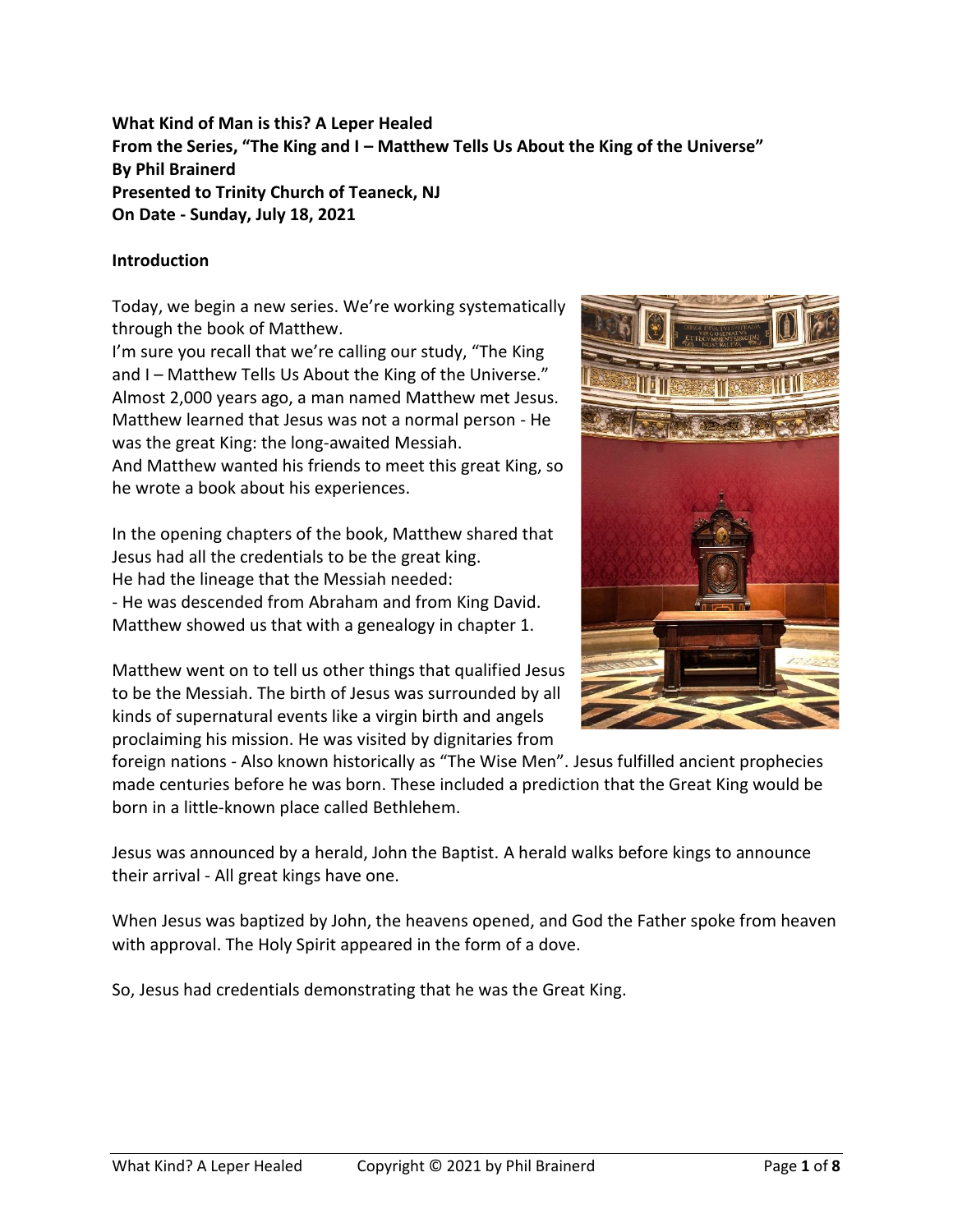Immediately, Jesus went into the wilderness to do battle with the enemy of the Human Race: The Devil - and Jesus was triumphant. Great Kings go before their people and fight their battles for them.

After gathering some followers, Jesus then announced his Manifesto - A body of teaching that has influenced humankind for good ever since the words were spoken. That should have been enough. The Great King could have announced his mission and called the world to follow him.

But not everyone was there to see all the credentials that Jesus offered. In fact, the number of people who witnessed these credentials was small. And history is full of people who have claimed to be someone. When we discussed "The Christian Manifesto" given by Jesus, we also mentioned that another well-known Manifesto was written by Karl Marx. That book inspired people to take over nations. What credentials did Marx offer? Well, none, actually. Karl Marx, along with his co-writer Friedrich Engels only claimed to be men with good ideas. Yet millions followed them.

Jesus made some very big claims. After Jesus finished presenting his Manifesto, Matthew recorded the reactions of the people who heard it:

28 When Jesus had finished saying these things, the crowds were amazed at his teaching, 29 because he taught as one who had authority, and not as their teachers of the law. (Matthew 7:28-29)

In the days of Jesus, when a religious teacher taught, he had to quote others. Teachers of the day might quote books that were considered authoritative to Jewish people - Books like the Talmud and the Mishnah. But Jesus quoted only the Old Testament. Other than that, he stated, "but I say to you…"

More than that, when he closed his presentation, Jesus talked about the people who would enter the Kingdom of heaven someday - And why. He said that he would be the person standing at the gates of heaven. Billions of people will stand before those gates. He said that he would decide who was sincere and otherwise. He said that entrance to heaven would be based on whether people knew him or not.

So, people were rightly amazed at his teaching. Would Jesus stop there? No. We're going to find in the coming series that Jesus went on to give even more credentials of his claim to be the Great King. He would do so with acts of divine power. He would show that the creation itself obeyed him when he commanded.

With these acts, he would leave people with more than amazement. He would leave them in awe. After seeing what he did, they would ask this question:

# *What Kind of Man is This?*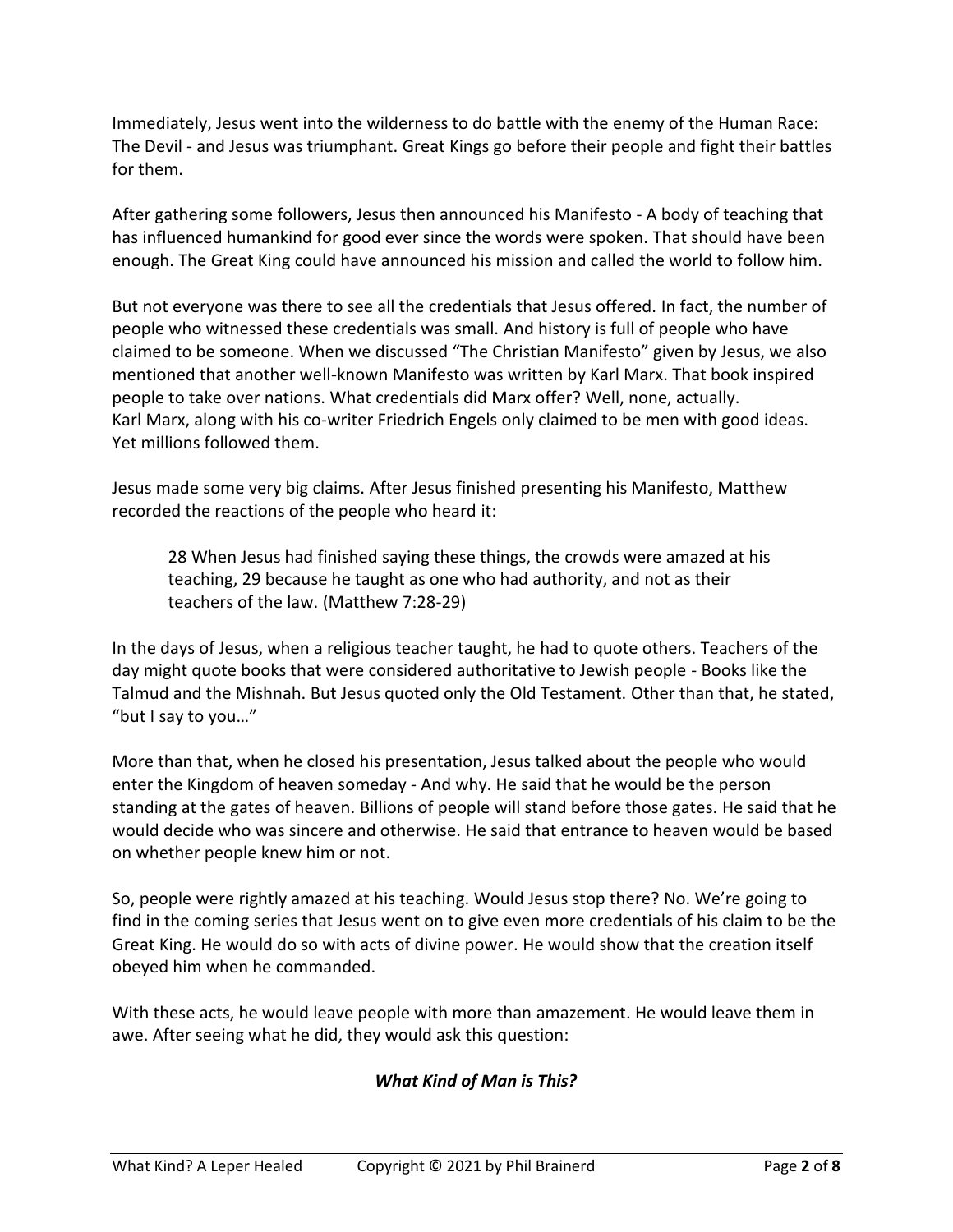That is the title for our series. Let's read how it starts:

8 When Jesus came down from the mountainside, large crowds followed him. 2 A man with leprosy came and knelt before him and said, "Lord, if you are willing, you can make me clean." (Matthew 8:1-2)

What kind of man is this? In this article, we will learn that he is the Lord of life - All life in all forms. We'll focus today and in the next two sessions on the fact that he is Lord of biological life.

Let's dig into this passage of Scripture. Jesus has finished his presentation of the Christian Manifesto. He comes down from the mountainside where he made his presentation. We're told that large crowds followed him. This is important. Matthew has told us all about how Jesus presented credentials establishing his kingship. But as we said, there weren't a whole lot of witnesses. Now, Jesus is ready to present credentials in front of large crowds. He will do that with awesome displays of divine power. His first demonstration will involve a man with leprosy.

Let's talk about leprosy. Leprosy was a horrible disease. It was studied by a man named G.H.A. Hansen some years ago, so today it's known as "Hansen's disease". It's caused by a microbe that enters the human body and attacks almost everything. It attacks bones. It attacks internal organs. It becomes apparent when it causes terrible eruptions on the skin. The skin becomes discolored and sore and may bleed. The hair at the spot turns white.

Perhaps most sad is the fact that this organism attacks the nervous system. Victims of the disease lose their sense of touch. So, a person with this disease may cut themselves and not know it. They may touch something hot and receive a terrible burn and have no idea that they've been injured. As such, victims of the disease often appear horribly deformed.

Before you get too scared of this disease, we have learned in modern times how to treat it. - But in ancient days it was considered a terrible curse. In the Law of Moses, if a person showed any symptoms of this disease, they were to go immediately to a priest to be examined. If they showed clear symptoms of the disease, they were commanded to quarantine themselves. They could go outside, but they had to keep distance from other people. If they saw other people, they were to yell out, "Unclean! Unclean!"

So, this was a horrible disease on two levels. It was debilitating and eventually deadly. But it was also caused a heavy psychological damage. Victims could not be touched. They lost the sense of human contact. So, they were alone with their affliction. They faced a slow, torturous, and lonely death.

There was no cure.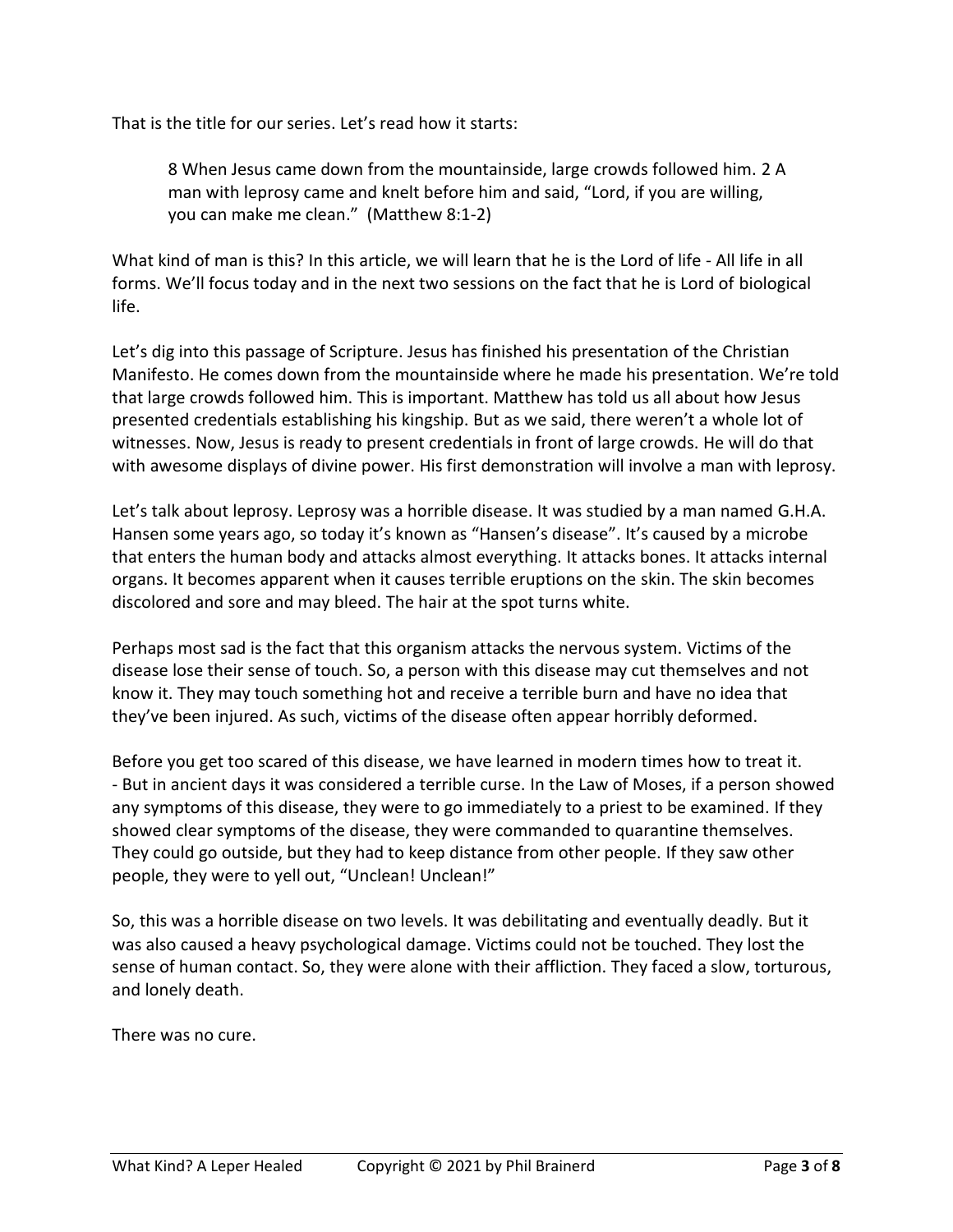Let's ask a question here: If you found yourself in this state, how would you feel? Would it be tempting to become bitter? Would it be tempting to doubt the goodness of God? In fact, would it be tempting to be angry at God?

Let's see how this man responded to his affliction. First, we're told that he came. He came to Jesus. He wasn't supposed to do that. He was supposed to stay far away. The fact that he came meant that something was happening in his heart. He was expecting something – something very different than his usual experience. Next, as he approached Jesus, he knelt down. Some commentators suggest that he did more than kneel. He may have thrown himself to the ground prostrate before Jesus. He calls Jesus "Lord." Some people used that word to show respect. But more often, it indicated a recognition a great difference in status. A person of low status would use it for someone much higher. This man realized he was standing before someone of great authority. The word is often used for God.

God was working in this man's heart. He allowed the man to recognize who Jesus was.

He then said something very interesting. He said, "Lord, if you are willing, you can make me clean". This man had confidence that Jesus had power - Great power - The power to heal a horrible disease with no other cure.

There is only one thing left. One thing stands between a life of pain and complete freedom. - Jesus needs to be willing.

Earlier, we asked if it would be tempting for a person with this illness to be angry at God. Perhaps it would be tempting for this man to shake his fist in the face of Jesus and demand that Jesus do something about it. But no. He says, "…*if* you are willing, you can make me clean." This man has responded to a horrible, painful situation by becoming humble. He makes no demands. No clenched fists. No raised voice. He threw himself at the feet of Jesus with hope that Jesus would be merciful.

#### How would Jesus react?

If you look at the teachings of the ancient Rabbis, there was one teacher who was so afraid of lepers that he advised people to avoid buying an egg that was sold on the street where a leper had walked. Another Rabbi said that leprosy was so serious, he threw stones at lepers to keep them away. Any other teacher of the Law might have berated a leper for coming so close to a crowd - Much less a crowd of people who followed the teacher.

Jesus claimed to be the Great King. What would he do?

Jesus reached out his hand and touched the man. "I am willing," he said. "Be clean!" Immediately he was cleansed of his leprosy. (Matthew 8:3)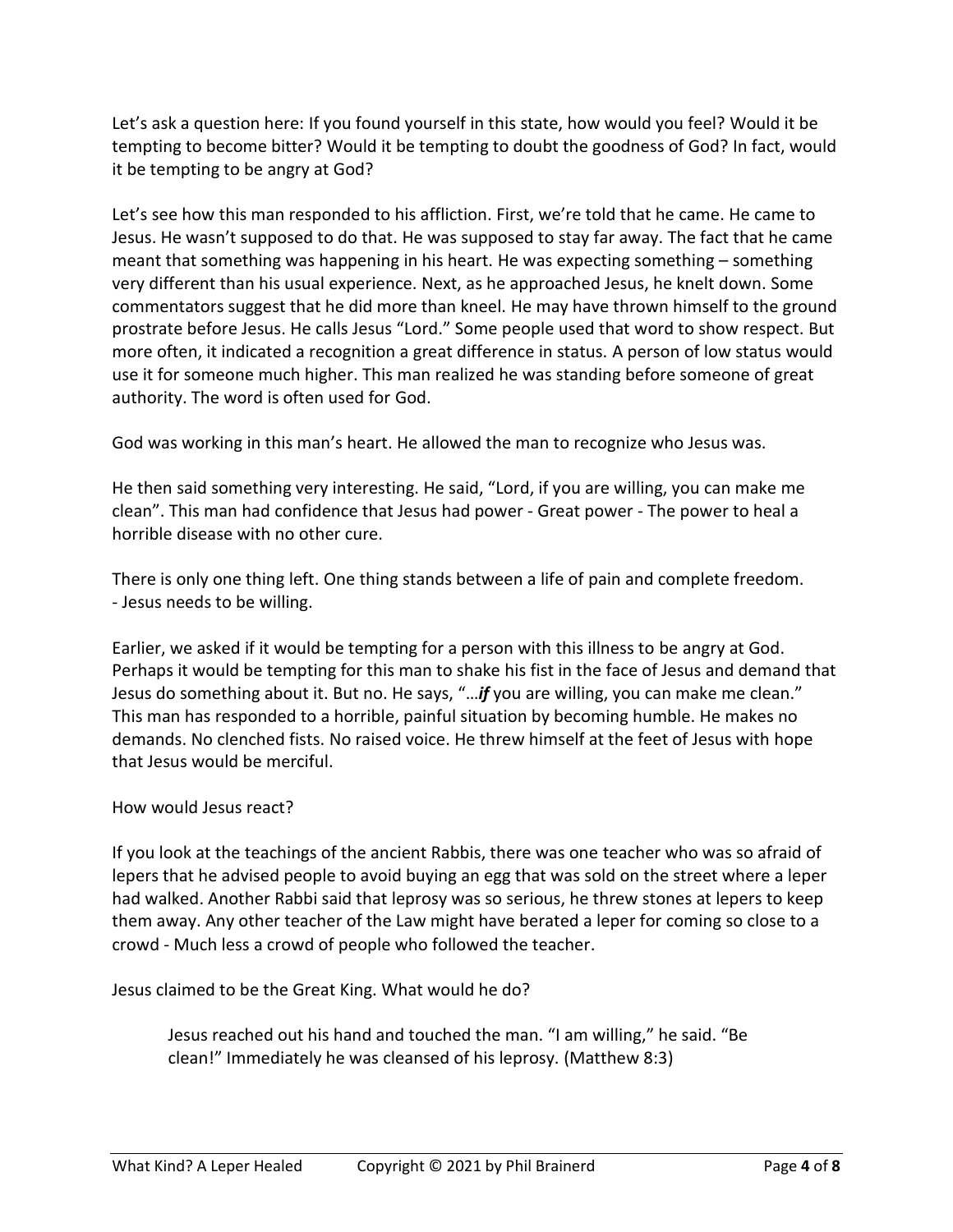This leper, a man who responded to his painful situation with humility, was rewarded.

If he had only been rewarded with a healing, that would have been enough. But Jesus gave him more. We're told, "Jesus reached out his hand and touched the man." Jesus didn't have to do that. Touching a leper was dangerous. If you touched one, you could get the disease. More than that you would be considered spiritually defiled. But Jesus did it.

He didn't just heal this man's body. He began the process of healing his heart. Jesus granted this man the gift of human contact. This was the first time anyone touched this man in a long time.

For Jesus to do this, he had to be very assured of his own power. If you said to me, "You have just received the ability to go and heal lepers, so go." I would likely be a little bit hesitant the first time. What if I failed? If I failed, I might catch this terrible disease. Unlike I might have been, Jesus was confident in his own power. So, he reached out and touched the man.

It turns out that the leper's hope in the mercy of Jesus was well placed. "I am willing", Jesus said. The Great King showed all around him that he was merciful and compassionate.

We said earlier that we would learn that Jesus is the Lord of biological life. Here's where that becomes crystal clear. Jesus spoke the words: "Be clean!" We're told that, "immediately" the man was cleansed of his leprosy. What would it take to do that? What would it take to completely and immediately heal such a disease?

It took the Human Race centuries just to get started. It took until the 1800s for medical science to reach the point where it could stop the disease first with sulphone drugs and then antibiotics. These drugs stop the progression of the disease, but they don't fix anything the disease has damaged. Here's what the CDC, the Centers for Disease Control and Prevention says:

"Antibiotics used during the treatment will kill the bacteria that cause leprosy. But while the treatment can cure the disease and prevent it from getting worse, it does not reverse nerve damage or physical disfiguration that may have occurred before the diagnosis. Thus, it is very important that the disease be diagnosed as early as possible, before any permanent nerve damage occurs. (CDC Web site, Hansen's Disease (Leprosy)" Diagnosis and Treatment, accessed July 16, 2021)"

So, today, in the 21<sup>st</sup> century, we know how to halt the spread of the disease once someone has it. But we don't know how to heal the damage it creates.

Imagine the scene. Jesus is coming down after presenting his Manifesto. He has a big crowd of followers. A man who is obviously impaired with this terrible disease shows up. He's covered with sores. Jesus says, "Be clean". He successfully kills the disease, but the man is still covered with sores. Jesus says, "OK, I know he looks the same, and I know he still feels pretty sick, but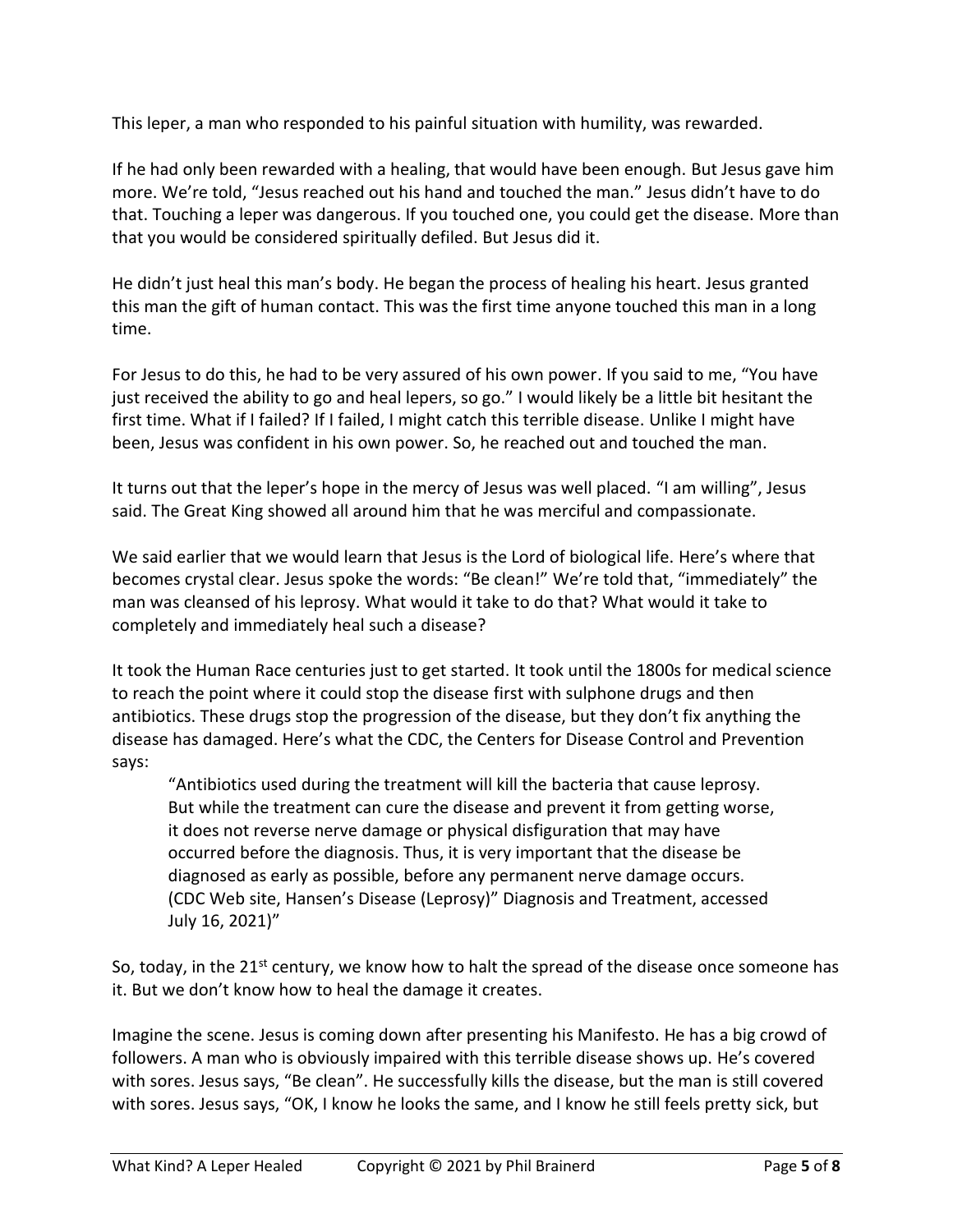trust me, he's healed. It may take a few months, but many of the sores will eventually heal. This man won't be able to feel anything for the rest of his life, and there will be a lot of scars and disfigurement, but if he's careful, he'll live for a few more years."

I don't think that's much of a sign. Jesus wants to show his credentials. He is the great King - The Lord of biological life. So again, what would it take to *immediately* and *completely* heal such a man?

According to recent estimates by scientists, there are 30 trillion cells in the human body. - 30 trillion (with a "T"). To immediately heal someone of leprosy, you would have to scan the human body and look at every single cell. You would have to identify which cells are the microbes that cause leprosy. You would have to kill and remove every single invading microbe without hurting any of the cells that belong in the body.

You would then have to pull up a blueprint of that body. This is found in the DNA. You could bypass this step if you already knew the blueprint. If the location and exact function of 30 trillion cells was something you carried around in your head, you wouldn't need to read the DNA.

You would have to find all the places where the microbes caused damage: Internal organs, bones, skin and nerves. You would have to rebuild everything.

Then, and only then, could you declare that the man was completely healed.

That's what Jesus did. And he did it instantly. He did it with a word. He just said, "Be Clean!" Jesus could do all this, because he is the Lord of biological life.

And he did it because he was willing. He was willing because he is merciful and compassionate.

But all of that wasn't enough. Jesus wanted to give yet one more thing to this man.

Then Jesus said to him, "See that you don't tell anyone. But go, show yourself to the priest and offer the gift Moses commanded, as a testimony to them." (Matthew 8:4)

Under the law of Moses as recorded in Leviticus 13, if someone had symptoms of leprosy, they were to show themselves to a priest. As we said earlier, if there was evidence of leprosy, the affected individual was under quarantine from that point forward. They were no longer part of society. As a practical matter, this was permanent.

However, there is a provision in the Law for someone being healed. If they believed they were healed, they could go back and show themselves to the priest. If they were in fact healed, this began of process of double-checks and sacrifices. This is important: Once that was all dealt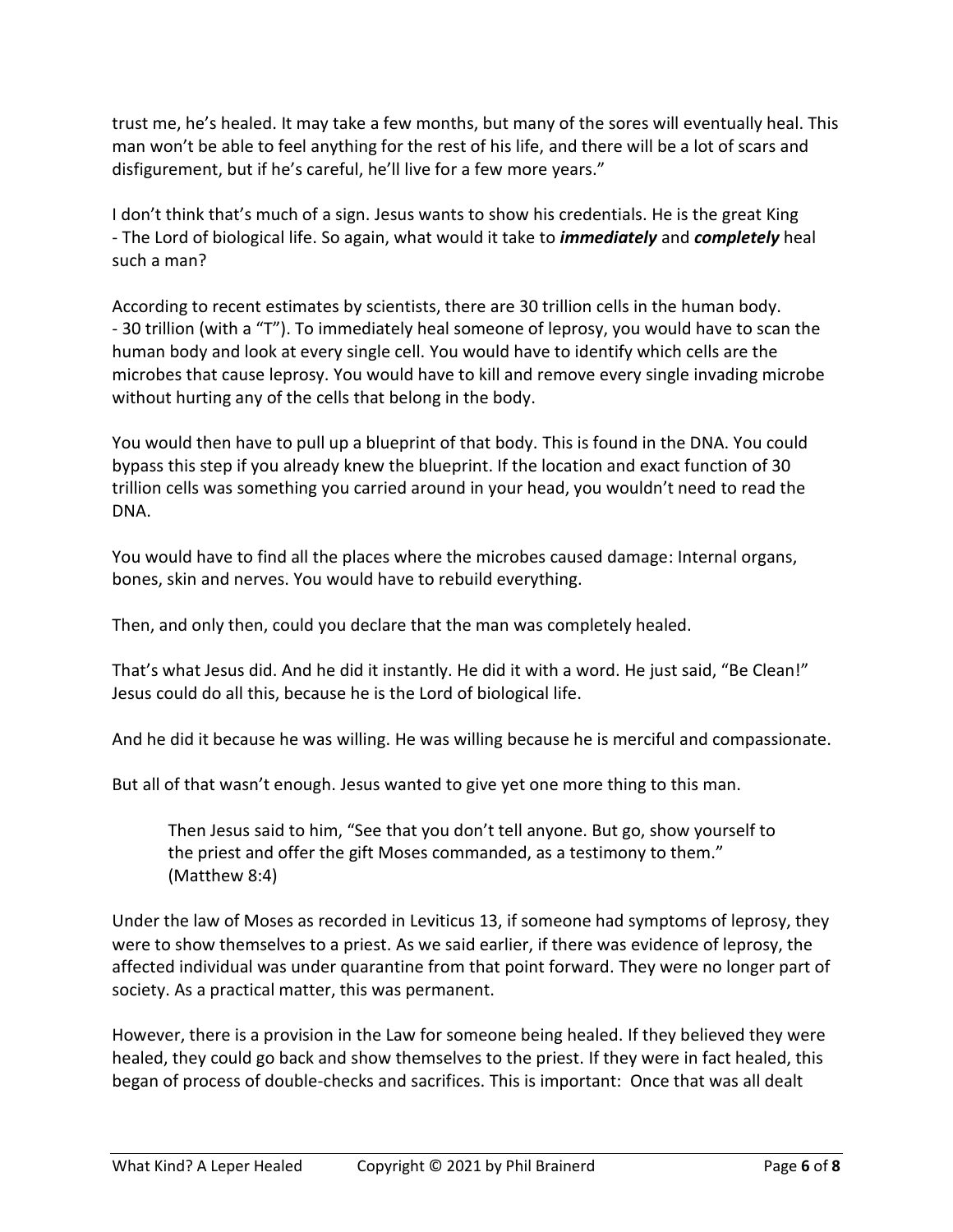with, the individual could legally return to society. Unless they took those steps, they could not legally come back.

So, Jesus is instructing this man to follow the Law, so he can be fully recognized as a qualified member of Jewish society. It was not enough to heal this man's body. Jesus wanted to heal his whole life. That was the final gift.

This also showed that Jesus meant what he said to his followers on the mountainside only a short while before.

Do not think that I have come to abolish the Law or the Prophets; I have not come to abolish them but to fulfill them. For truly I tell you, until heaven and earth disappear, not the smallest letter, not the least stroke of a pen, will by any means disappear from the Law until everything is accomplished. (Matthew 5:17- 18)

Jesus was the Great King. He could do whatever he wanted to, but he chose to live under the Law as a perfect example. The Great King didn't say, "Do what I say but not what I do." He would fulfill the Law in every aspect of his life - Just has he promised.

This is important. Remember, much of the religious leadership in the days of Jesus was corrupt. Jesus could have said, "Ignore all of those dishonest fools." Instead, he wanted his credentials shown even to the religious leadership. During the life of Jesus, most of the religious leadership were not moved, even by great displays of divine power. But later, after the death and resurrection of Jesus, we read something significant in the book of Acts.

So the word of God spread. The number of disciples in Jerusalem increased rapidly, and a large number of priests became obedient to the faith. (Acts 6:7)

As the early church grew, even some of the leaders who condemned Jesus came to a saving faith. Maybe one of those priests was an individual who was going about his business one day when a very joyful man came to him. Years before, the priest had to examine the wounds of an unfortunate man and declare him unclean. But now the man was back – completely healed. He said that a man named Jesus did it.

Two years later, Jesus was at the end of his earthly life. He was condemned by the religious leaders - The teachers of the law, the scribes, and the priests. He was turned over to the Romans who nailed him to a cross. As he died, he was surrounded by all the people who abused him.

He uttered just a few phrases. We normally commemorate them on Good Friday just before Easter. Here is one of the things he said: "Father, forgive them, for they do not know what they are doing. (Luke 23:34)"